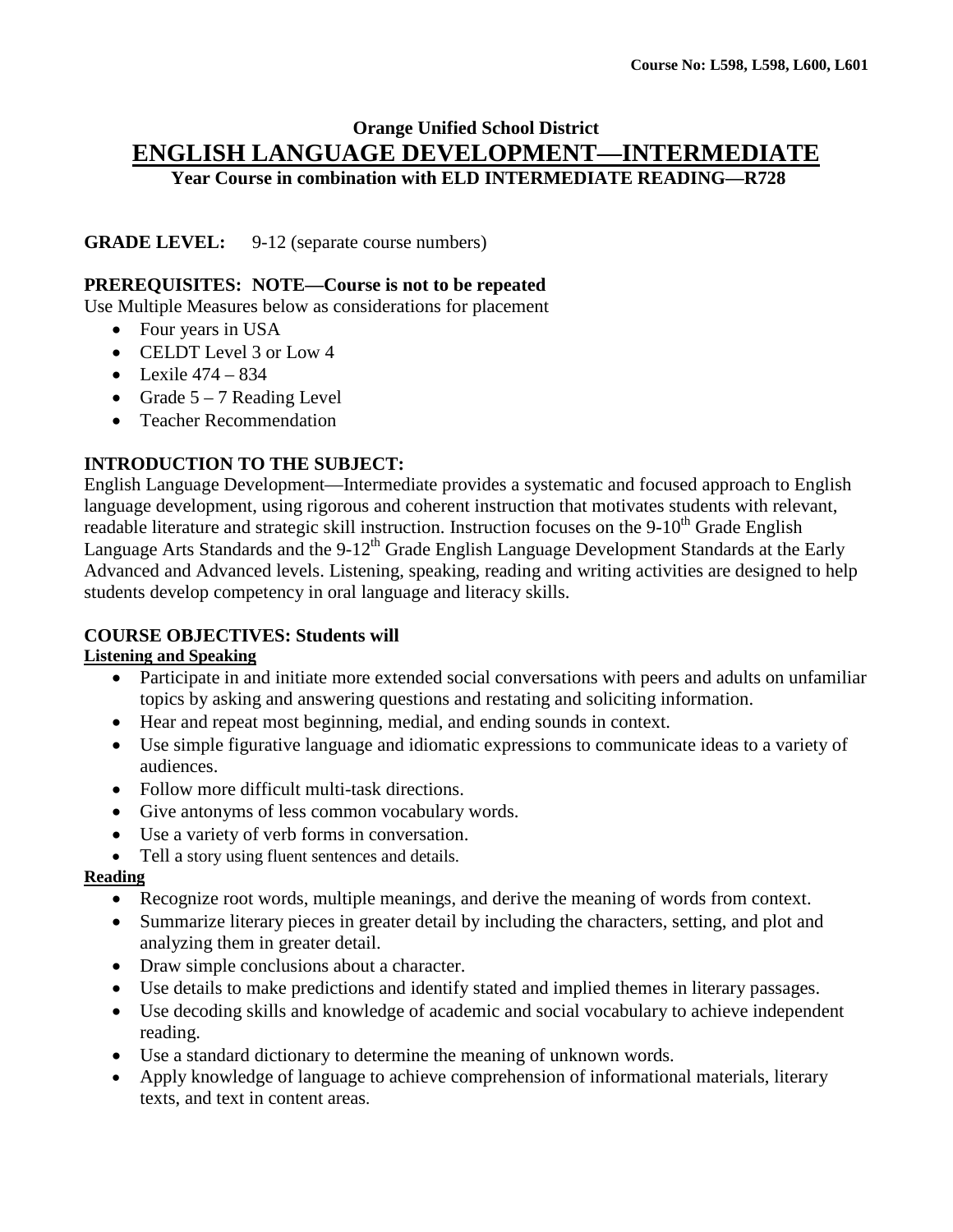English Language Development—Intermediate Page 2

## **Writing**

- Use standard writing conventions including present tense and subject/verb agreement.
- Distinguish noun endings.
- Write sentences appropriate to a topic with few errors.
- Write an essay with details and a clear sequence of events.
- Write detailed fictional biographies or autobiographies.
- Fill out job applications and prepare résumés that are clear and address the intended audience appropriately.
- Use strategies of note taking, outlining, and summarizing to structure drafts of essays.

**RECOMMENDED TEXT:** Moore, D., Short, D., Smith, M., Tatum, A. 2007. *Edge Reading, Writing & Language Level B.* Carmel, CA: Hampton Brown.

## **Support materials:**

Teachers

- Level B Teacher's Editions (2 Volumes)
- Level B Interactive Practice Book Teacher's Annotated Edition
- Level B Reading & Writing Transparencies

## Students

- Level B Student Edition
- Level B Interactive Practice Book
- Level B Grammar and Writing Practice Book
- Level B Selection Readings and Fluency Models CDs
- Level B Library Books
	- o *A Raisin in the Sun*
	- o *Anthem Breaking Through*
	- o *Dance hall of the Dead*
	- o *Dr. Jenner and the Speckled Monster*
	- o *Hercules: The Twelve Labors (Graphic Classic)*
	- o *Hole in My Life*
	- o *Keeper*
	- o *Left Behind*
	- o *Miracle's Boys*
	- o *Narrative of the Life of Frederick Douglass*
- o *Parrot in the Oven*
- o *Picture Bride*
- o *Romiette and Julio*
- o *September 11, 2001: Attack on New York City*
- o *The Afterlife*
- o *The Other Side of the Sky: A Memoir*
- o *The Outsiders*
- o *The Stone Goddess*
- o *The Trojan Horse: The Fall of Troy*
- o *Warriors Don't Cry*

Supplemental Materials (Specific resources are limited to availability at each school site and teachers' preferences.

Grammar:

• *Grammar in Context English Yes!*

Vocabulary:

- *Test-Prep Vocabulary Basic Vocabulary Builder* Spelling:
	- *Spell It Out*

Greek/Latin Root Words:

• *English From The Roots U*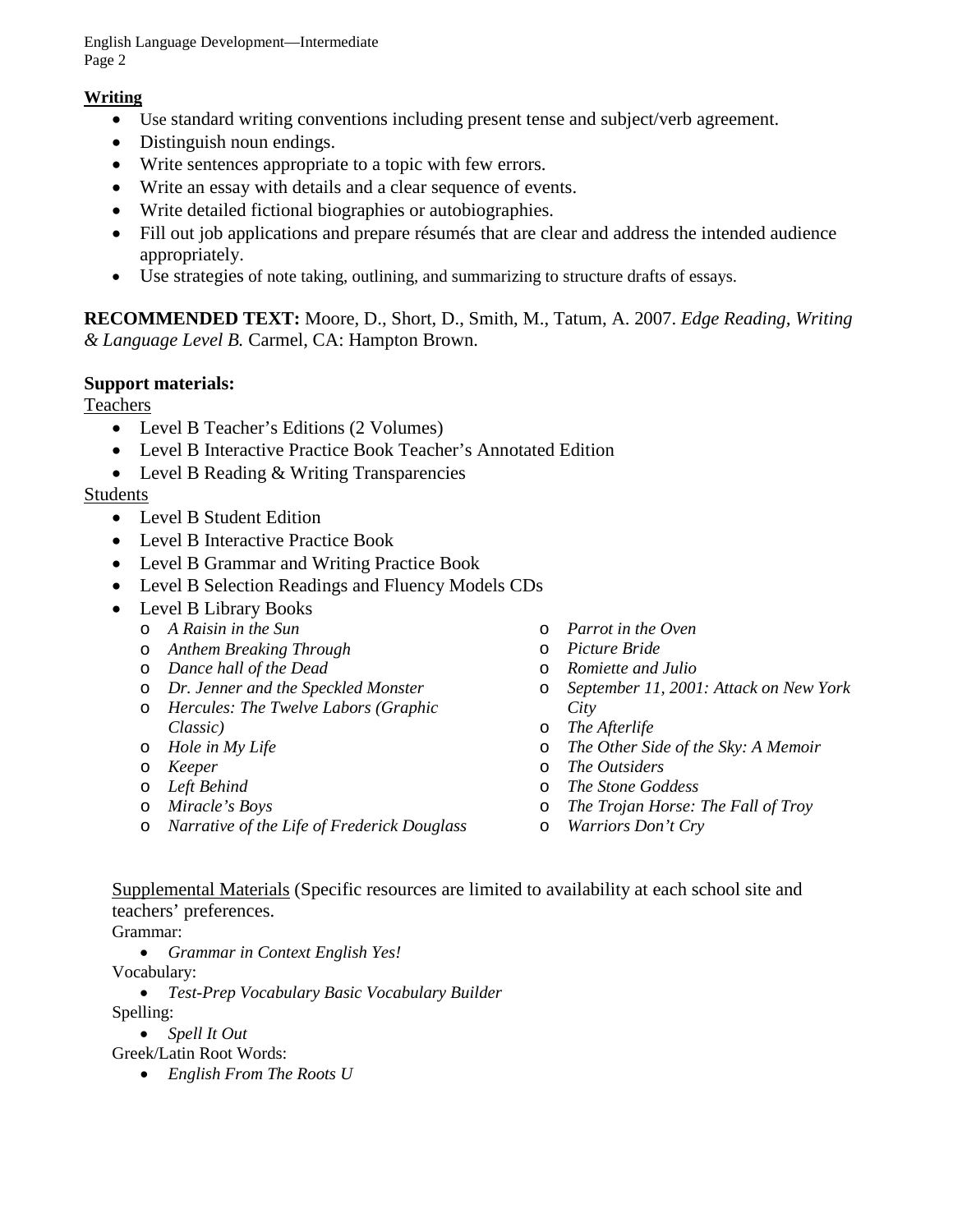# **COURSE OVERVIEW AND APPROXIMATE UNIT TIME ALLOTMENTS:**

#### **FIRST SEMESTER**

|         |                                            | <b>ELD Essential Standards</b>            |                                           |
|---------|--------------------------------------------|-------------------------------------------|-------------------------------------------|
| Pacing  | <b>Instructional Unit</b>                  | <b>Connection to ELA Standards can be</b> | <b>Required</b><br><b>Assessments</b>     |
|         |                                            | found in West Ed Document                 |                                           |
|         | <b>CELDT</b> Preparation and               | <b>CELDT-all four domains</b>             | <b>Placement Test</b>                     |
| 5 weeks | <b>Unit 1: Choices</b>                     | <b>Listening &amp; Speaking</b>           | (District                                 |
|         | EQ: What influences a person's             | • Cluster 2- Listen Attentively           | <b>Requirement with</b>                   |
|         | choices?                                   | • Cluster 3- Speak to be Understood       | Data Director is                          |
|         | Unit Launch                                |                                           | student is new to                         |
|         | • Evaluate a Speaker's Message             | Reading                                   | curriculum)                               |
|         | Respond to and Interpret                   | Reading Word Analysis:                    |                                           |
|         | <b>Visuals</b>                             | • Cluster 2- Apply Knowledge of Word      | <b>CELDT</b>                              |
|         | Cluster 1                                  | Parts                                     |                                           |
|         | The Good Samaritan (short                  | Reading Fluency & Systematic              | EQ: Project: TV<br><b>Talk Show</b>       |
|         | story)                                     | <b>Vocabulary Development:</b>            |                                           |
|         | Don't go Gentle into that Good             | • Cluster 2- Use Social and Academic      |                                           |
|         | Express Way (poem)                         | Vocabulary                                | Cluster Tests and/or<br>Teacher generated |
|         | The World is in Their Hands<br>$\bullet$   | • Cluster 1, 2, 3- Decode New Words       | tests/quizzes                             |
|         | (nonfiction-information text)              | <b>Reading Comprehension</b>              |                                           |
|         | • Vocabulary Workshop: Use                 | Cluster 2- Respond to Comprehension       | <b>Unit 1 Test</b>                        |
|         | <b>Word Parts</b>                          | Questions                                 | (District                                 |
|         | Cluster 2                                  | Cluster 3- Analyze Setting and Theme      | <b>Requirement with</b>                   |
|         | Thank you Ma'am (short story)<br>$\bullet$ | Literary Response and Analysis:           | Data Director)                            |
|         | Juvenile Justice from Both                 | • Cluster 2- Analyze Characters           |                                           |
|         | Sides of the Bench (interview)             |                                           | Teacher                                   |
|         | Listening & Speaking<br>$\bullet$          | <b>Writing</b>                            | Observation/Student                       |
|         | Workshop: Oral Response to                 | Writing Strategies & Applications:        | Participation                             |
|         | Literature                                 | • Cluster 1- Use Various Elements of      |                                           |
|         | Cluster 3                                  | Discourse                                 | <b>Reading Fluency</b>                    |
|         | The Necklace (short story)<br>$\bullet$    | <b>Writing Conventions:</b>               | (timed and/or                             |
|         | The Fashion Show (memoir)                  | Cluster 1- Use Correct Mechanics,         | untimed)                                  |
| Ongoing | <b>Language</b>                            | Grammar, and Appropriate Paragraph        |                                           |
|         | Ask and Answer Questions                   | Structure.                                |                                           |
|         | <b>Express Ideas and Opinions</b>          |                                           |                                           |
|         | <b>Express Feelings and Intentions</b>     |                                           |                                           |
|         | Grammar                                    |                                           |                                           |
|         | <b>Complete Sentences</b><br>$\bullet$     |                                           |                                           |
|         | Subject/Verb Agreement<br>٠                |                                           |                                           |
|         | <b>Sentence Fragments</b>                  |                                           |                                           |
|         | Vocabulary                                 |                                           |                                           |
|         | Prefixes<br>$\bullet$                      |                                           |                                           |
|         | Roots                                      |                                           |                                           |
|         | Suffixes                                   |                                           |                                           |
|         | Writing                                    |                                           |                                           |
|         | Response to Literature                     |                                           |                                           |
|         |                                            |                                           |                                           |
|         | <b>Definition Paragraph</b>                |                                           |                                           |
|         | <b>Comparison Essay</b>                    |                                           |                                           |
|         | Focus and Unity                            |                                           |                                           |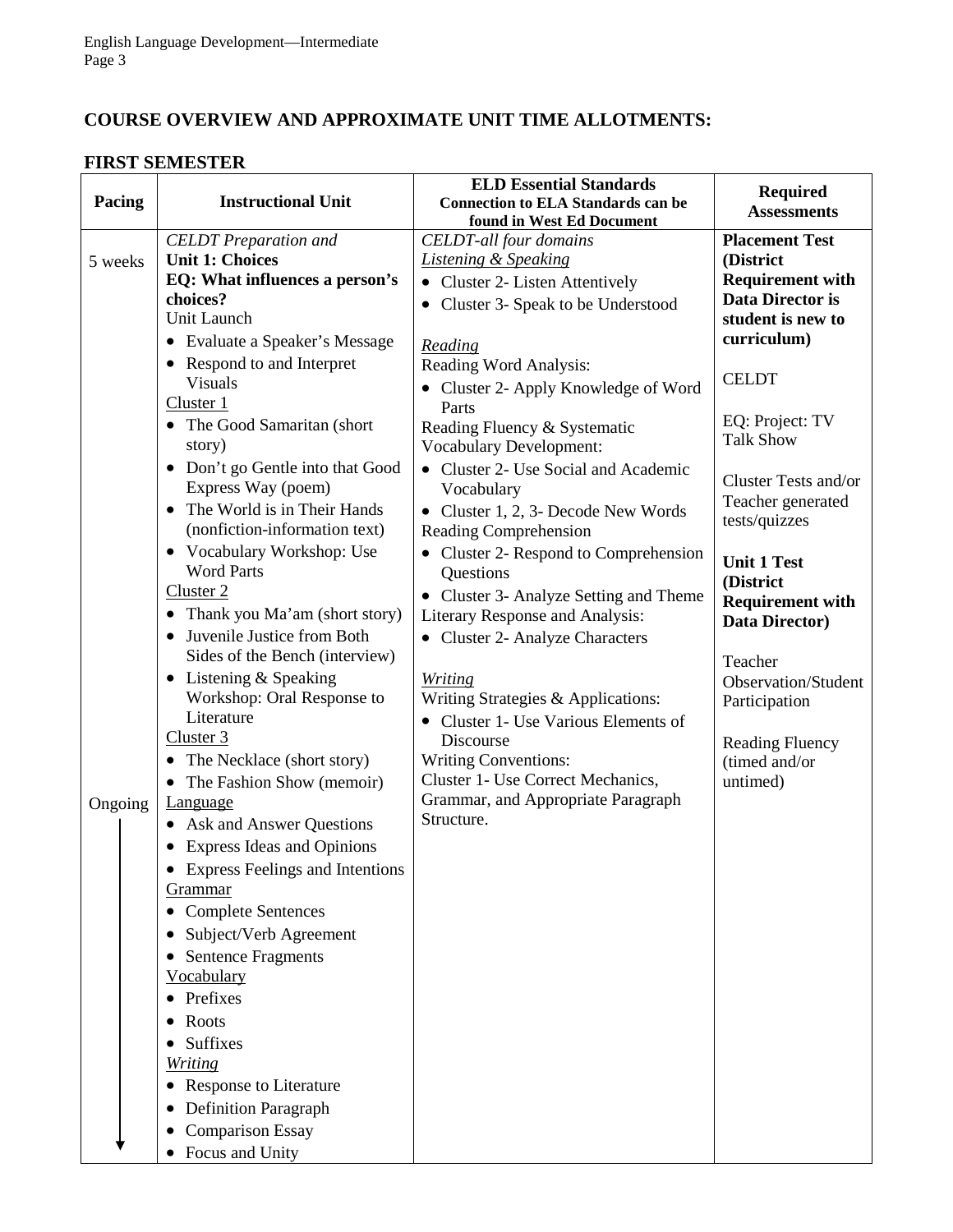| Pacing  | <b>Instructional Unit</b>                                                                                                                                                                                                                                                                                                                                                                                                                                                                                                                                                                                                                                                                                  | <b>ELD Essential Standards</b><br><b>Connection to ELA Standards can be</b><br>found in West Ed Document                                                                                                                                                                                                                                                                                                                                                                 | <b>Required</b><br><b>Assessments</b>                                                                             |
|---------|------------------------------------------------------------------------------------------------------------------------------------------------------------------------------------------------------------------------------------------------------------------------------------------------------------------------------------------------------------------------------------------------------------------------------------------------------------------------------------------------------------------------------------------------------------------------------------------------------------------------------------------------------------------------------------------------------------|--------------------------------------------------------------------------------------------------------------------------------------------------------------------------------------------------------------------------------------------------------------------------------------------------------------------------------------------------------------------------------------------------------------------------------------------------------------------------|-------------------------------------------------------------------------------------------------------------------|
| 1 week  | Writing: autobiographical Narrative<br>Targeted Trait: Focus and Unity (see TE T88B)                                                                                                                                                                                                                                                                                                                                                                                                                                                                                                                                                                                                                       |                                                                                                                                                                                                                                                                                                                                                                                                                                                                          | <b>Writing Portfolio</b><br>Rubric                                                                                |
| 4 weeks | Unit 2: The Art of Expression<br><b>EQ: Does Creativity Matter?</b><br>Unit Launch<br>• Evaluate a Speaker's Message<br>• Respond to and Interpret<br><b>Visuals</b><br>Cluster 1<br>• Creativity at Work (Nonfiction                                                                                                                                                                                                                                                                                                                                                                                                                                                                                      | <b>Listening &amp; Speaking</b><br>Cluster 1- Vary Ways of Speaking<br>$\bullet$<br>Cluster 2- Use Figurative Language<br>$\bullet$<br>Cluster 1- Ask and Answer Questions<br>$\bullet$<br>Cluster 1, 2- Deliver Oral<br>$\bullet$<br>Presentations.<br>Reading                                                                                                                                                                                                          | EQ: Project:<br>Demonstration<br>Cluster Tests and/or<br>Teacher generated<br>tests/quizzes<br><b>Unit 2 Test</b> |
|         | news article)<br>The Hidden Secrets of the<br>$\bullet$<br>Creative Mind (nonfiction<br>interview) (optional)<br>• Vocabulary Workshop: Use<br><b>Context Clues</b><br>Cluster 2                                                                                                                                                                                                                                                                                                                                                                                                                                                                                                                           | Reading Fluency and Systematic<br><b>Vocabulary Development:</b><br>Cluster 1- Use Social and Academic<br>$\bullet$<br>Vocabulary<br>Cluster 2- Read Aloud                                                                                                                                                                                                                                                                                                               | (District<br><b>Requirement with</b><br>Data Director)<br>Teacher<br>Observation/Student<br>Participation         |
| Ongoing | • Hip-Hop as Culture (nonfiction<br>essay)<br>I am Somebody (song)<br>$\bullet$<br>• Listening and Speaking<br>Workshop: Descriptive<br>Presentation<br>Cluster 3<br>• Slam: Performance Poetry<br>Lives On (nonfiction essay)<br>(optional)<br>Euphoria (poetry) (optional)<br>$\bullet$<br>Language<br>• Describe People, Places, and<br>Things<br>Describe Experiences<br>$\bullet$<br>Give and Follow Commands<br>Vocabulary<br><b>Context Clues</b><br>Idioms<br><b>Grammar</b><br>• Subject Pronouns<br>• Action Verbs in the Present<br>Tense<br>• Use Verbs to Talk About the<br>Present<br><b>Writing</b><br>• Response to Literature<br><b>Test Essay</b><br>Focus and Unity<br>How-to Paragraph | Reading Comprehension:<br>Cluster 3- Respond to Comprehension<br>Questions<br>Cluster 3- Analyze Key Ideas<br>$\bullet$<br><b>Writing</b><br><b>Writing Strategies and Applications:</b><br>Cluster 1- Use Various Elements of<br>Discourse<br>Cluster 3- Write Expository<br>$\bullet$<br>Compositions<br><b>Cluster 3- Write Persuasive</b><br>Compositions<br>• Cluster 1, 2, 3- Use the Writing<br>Process<br><b>Writing Conventions:</b><br>Cluster 3- Edit Writing | <b>Reading Fluency</b><br>(timed and/or<br>untimed)                                                               |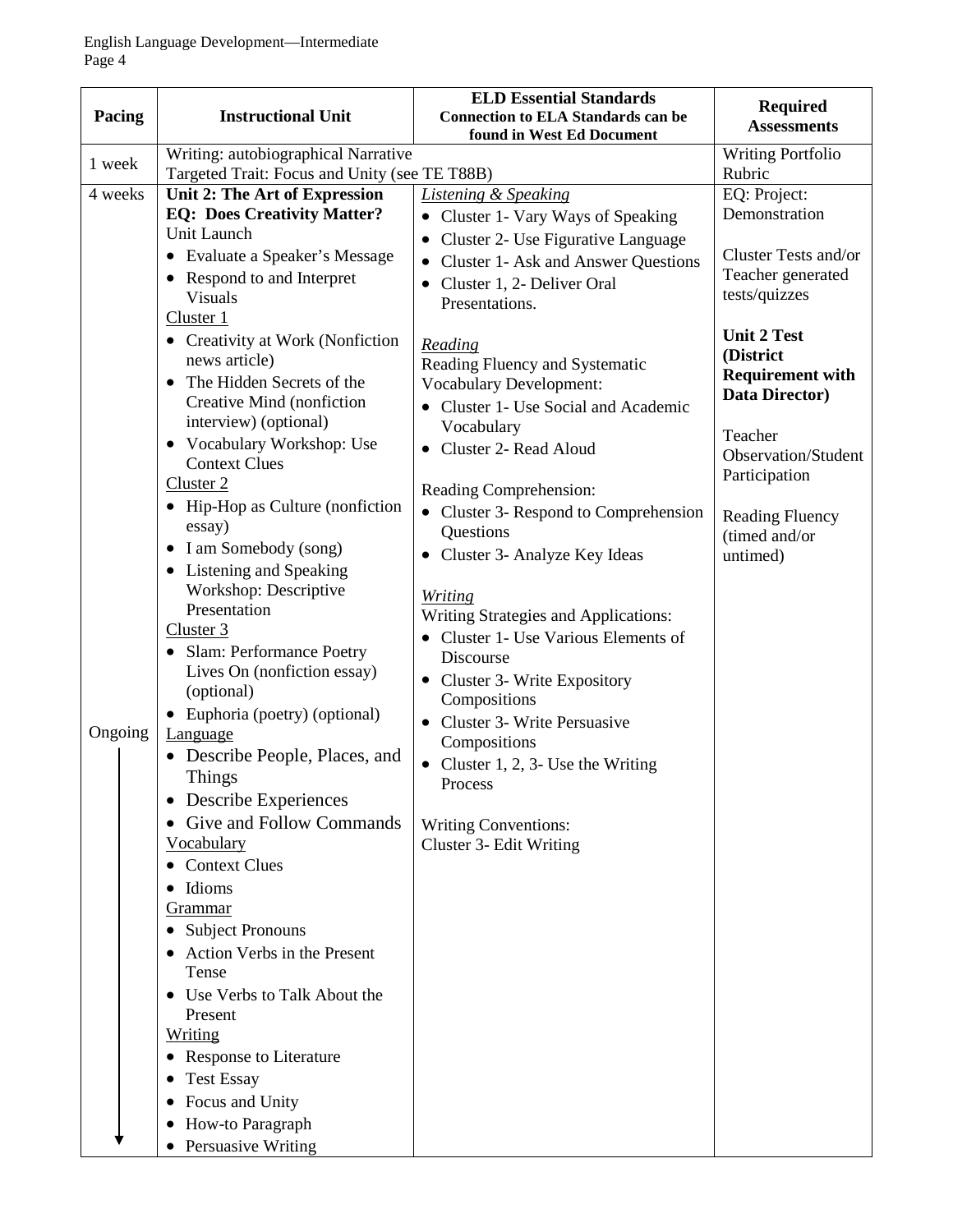| Pacing             | <b>Instructional Unit</b>                                                                                                                                                                                                                                                                                                                                                                                                                                                                                                                                                                                                                                                                                                                                                                                                                                                                                                                                                                        | <b>ELD Essential Standards</b><br><b>Connection to ELA Standards can be</b><br>found in West Ed Document                                                                                                                                                                                                                                                                                                                                                                                                                                                                                                                                                                                                                                                                                                                                                                                                                                     | <b>Required</b><br><b>Assessments</b>                                                                                                                                                                                                                                                       |
|--------------------|--------------------------------------------------------------------------------------------------------------------------------------------------------------------------------------------------------------------------------------------------------------------------------------------------------------------------------------------------------------------------------------------------------------------------------------------------------------------------------------------------------------------------------------------------------------------------------------------------------------------------------------------------------------------------------------------------------------------------------------------------------------------------------------------------------------------------------------------------------------------------------------------------------------------------------------------------------------------------------------------------|----------------------------------------------------------------------------------------------------------------------------------------------------------------------------------------------------------------------------------------------------------------------------------------------------------------------------------------------------------------------------------------------------------------------------------------------------------------------------------------------------------------------------------------------------------------------------------------------------------------------------------------------------------------------------------------------------------------------------------------------------------------------------------------------------------------------------------------------------------------------------------------------------------------------------------------------|---------------------------------------------------------------------------------------------------------------------------------------------------------------------------------------------------------------------------------------------------------------------------------------------|
| 1 week             | Writing Project: Write a Position Paper (Persuasive)<br>Targeted Trait: Focus and Unity (see TE T174B)                                                                                                                                                                                                                                                                                                                                                                                                                                                                                                                                                                                                                                                                                                                                                                                                                                                                                           |                                                                                                                                                                                                                                                                                                                                                                                                                                                                                                                                                                                                                                                                                                                                                                                                                                                                                                                                              | <b>Writing Portfolio</b><br>Rubric                                                                                                                                                                                                                                                          |
| 4 weeks<br>Ongoing | Unit 3: The Hero Within<br>EQ: What makes a hero?<br>Unit Launch<br>Evaluate a Speaker's Message<br>$\bullet$<br>Respond to and Interpret<br><b>Visuals</b><br>Cluster 1<br>• The Sword in the Stone (short)<br>story)<br>• Was There a Real King Arthur?<br>(historical analysis)<br>• Vocabulary Workshop:<br><b>Structural Analysis</b><br>Cluster 2 (optional)<br>• A Job for Valentin (short story)<br>Hero (song lyrics)<br>In the Heart of a Hero (feature<br>$\bullet$<br>article)<br>Listening and Speaking<br>$\bullet$<br>Workshop: Panel Discussion<br>Cluster 3<br>The Woman in the Snow (short)<br>story)<br>Rosa Parks (magazine profile)<br>Language<br>• Ask for and Give<br>Information<br>Engage in Discussion<br>$\bullet$<br>• Elaborate During a<br>Discussion<br>Vocabulary<br>• Word Families<br><b>Borrowed Words</b><br><b>Grammar</b><br><b>Use Verb Tenses</b><br>Use Subject and Object<br>Pronouns<br><u>Writing</u><br><b>Response to Literature</b><br>$\bullet$ | <b>Listening &amp; Speaking</b><br>• Cluster 2- Listen Attentively<br>Cluster 3- Speak to be Understood<br>Cluster 2- Participate in Social<br>Conversations<br>• Cluster 3- Ask and Answer Questions<br><b>Reading</b><br>Reading Fluency and Systematic<br><b>Vocabulary Development:</b><br>Cluster 2- Use Social and Academic<br>Vocabulary<br><b>Cluster 3- Decode New Words</b><br>Cluster 2- Use Analogies and<br>Metaphors<br>• Cluster 2- Use a Standard Dictionary<br>Reading Comprehension:<br>Cluster 3- Respond to Comprehension<br>Questions<br>• Cluster 2- Analyze Key Ideas<br>Literary Response and Analysis:<br>• Cluster 3- Analyze Literature by<br>Periods and Themes<br><i>Writing</i><br>Writing Strategies & Applications:<br>• Cluster 3- Write Expository<br>Compositions<br>Cluster 2- Write Responses to<br>Literature<br><b>Writing Conventions:</b><br>• Cluster 2- Revise Writing<br>Cluster 3- Edit Writing | EQ: Project:<br>Documentary<br>Cluster Tests and/or<br>Teacher generated<br>tests/quizzes<br><b>Unit 3 Test</b><br>(District)<br><b>Requirement with</b><br>Data Director)<br>Teacher<br><b>Observation/Student</b><br>Participation<br><b>Reading Fluency</b><br>(timed and/or<br>untimed) |
|                    | <b>Test Essay</b><br>Voice and Style                                                                                                                                                                                                                                                                                                                                                                                                                                                                                                                                                                                                                                                                                                                                                                                                                                                                                                                                                             |                                                                                                                                                                                                                                                                                                                                                                                                                                                                                                                                                                                                                                                                                                                                                                                                                                                                                                                                              |                                                                                                                                                                                                                                                                                             |
| 1 week             | Writing: Expressive-Reflective Essay (Expressive)<br>Targeted Trait: Voice and Style (see TE T278B)                                                                                                                                                                                                                                                                                                                                                                                                                                                                                                                                                                                                                                                                                                                                                                                                                                                                                              |                                                                                                                                                                                                                                                                                                                                                                                                                                                                                                                                                                                                                                                                                                                                                                                                                                                                                                                                              | <b>Writing Portfolio</b><br>Rubric                                                                                                                                                                                                                                                          |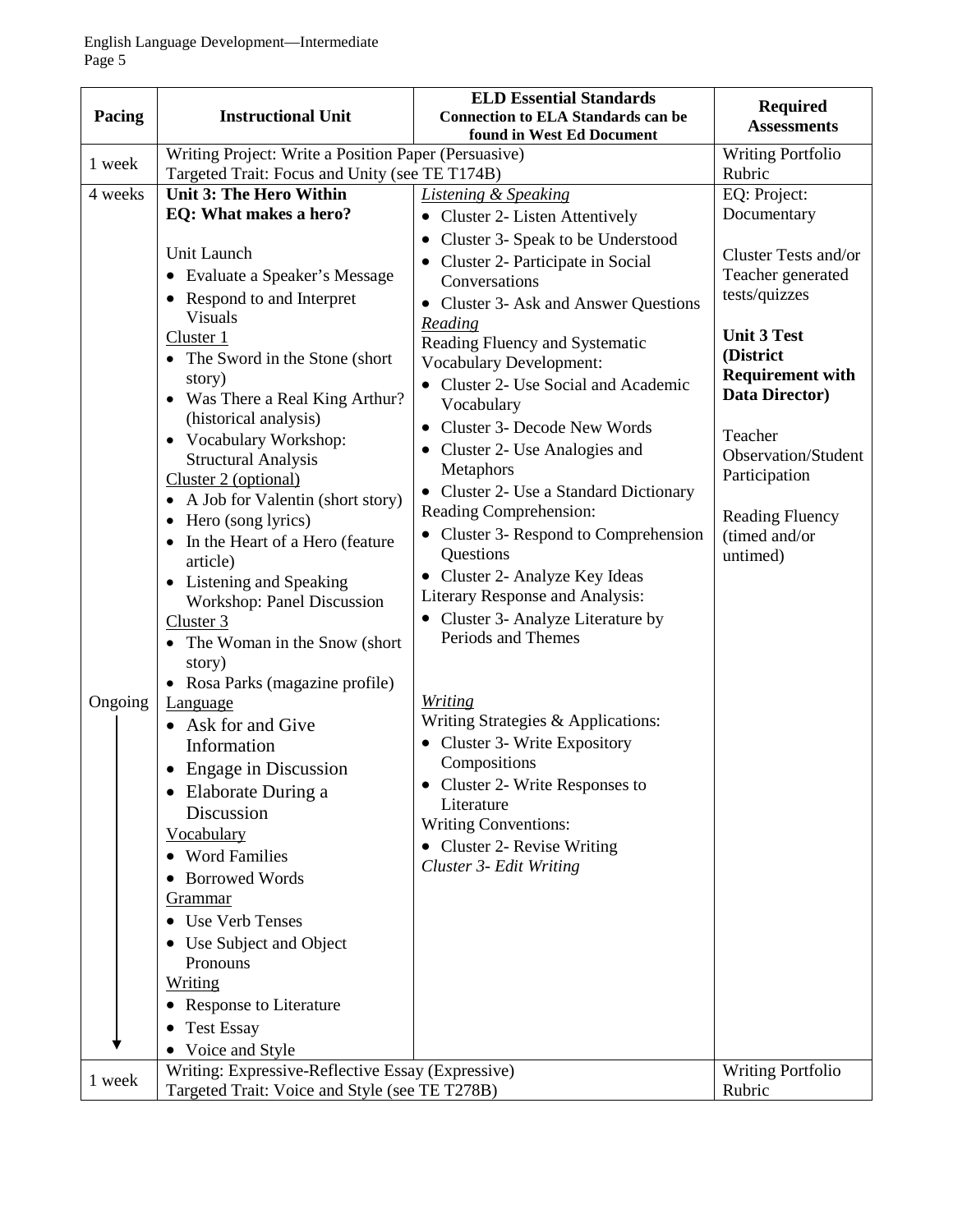# **SECOND SEMESTER**

| <b>Assessments</b><br>found in West Ed Document                                                                |  |
|----------------------------------------------------------------------------------------------------------------|--|
|                                                                                                                |  |
| <b>CAHSEE</b><br>5 weeks<br><b>CAHSEE</b> Preparation and<br><b>Listening &amp; Speaking</b>                   |  |
| $(10^{th}$ and $12^{th}$ )<br><b>Unit 4: Opening Doors</b><br>• Cluster 3- Speak to be Understood              |  |
| <b>EQ: How Can Knowledge Open</b><br>Cluster 2- Vary Ways of Speaking                                          |  |
| Doors?<br>EQ: Project: Class<br>• Cluster 3- Use Figurative Language                                           |  |
| Unit Launch<br>Newspaper and<br>• Cluster 2- Ask and Answer Questions                                          |  |
| Magazine<br>• Evaluate a Speaker's Message<br>Reading                                                          |  |
| • Respond to and Interpret<br>Reading Word Analysis:                                                           |  |
| Cluster Tests and/or<br><b>Visuals</b><br>• Cluster 2- Apply Knowledge of Word                                 |  |
| Teacher generated<br>Cluster 1<br>Parts                                                                        |  |
| tests/quizzes<br>• Curtis Aikens and the<br>• Cluster 3- Apply Knowledge of                                    |  |
| American Dream (nonfiction<br>Cognates                                                                         |  |
| <b>Unit 4 Test</b><br>biography)<br>Reading Fluency & Systematic                                               |  |
| (District<br>Think You Don't Need an<br>$\bullet$<br><b>Vocabulary Development:</b><br><b>Requirement with</b> |  |
| Education? (nonfiction<br>• Cluster 2- Recognize Words with<br>Data Director)                                  |  |
| brochure)<br><b>Multiple Meanings</b>                                                                          |  |
| Go For It! (nonfiction opinion<br>Cluster 3- Use a Standard Dictionary<br>$\bullet$<br>Teacher                 |  |
| essay)<br>• Cluster 1- Read Aloud<br><b>Observation/Student</b>                                                |  |
| • Vocabulary Workshop: Clarify<br>Reading Comprehension:<br>Participation                                      |  |
| <b>Word Meanings</b><br>Cluster 1- Interpret Text Features<br>$\bullet$                                        |  |
| Cluster 2<br><b>Reading Fluency</b><br>Cluster 2- Analyze Informational                                        |  |
| Superman and Me (nonfiction<br>$\bullet$<br>(timed and/or<br>Materials                                         |  |
| essay) (optional)<br>untimed)                                                                                  |  |
| A Smart Cookie (short fiction)<br><i>Writing</i>                                                               |  |
| It's Our Story, Too (nonfiction<br>$\bullet$<br>Writing Strategies & Applications:                             |  |
| memoir)<br>• Cluster 1- Analyze Characters                                                                     |  |
| • Listening and Speaking<br>• Cluster 2- Write Career-Related<br>Workshop: Oral Report                         |  |
| Documents<br>Cluster 3                                                                                         |  |
| <b>Cluster 1- Write Research Reports</b><br>The Fast and the Fuel-Efficient<br>$\bullet$                       |  |
| • Cluster 1, 2- Use the Writing Process<br>(nonfiction news feature)                                           |  |
| <b>Writing Conventions:</b><br>The Hybrid (cartoon)                                                            |  |
| Cluster 1- Use Correct Mechanics,<br>Teens Open Doors (nonfiction                                              |  |
| Grammar, and Appropriate Paragraph<br>article) (optional)                                                      |  |
| Structure<br><b>Language</b>                                                                                   |  |
| Ongoing<br>Cluster 2- Revise Writing<br>• Define and Explain                                                   |  |
| Cluster 3- Edit Writing<br>Clarify                                                                             |  |
| Verify or Confirm                                                                                              |  |
| Information                                                                                                    |  |
| Vocabulary                                                                                                     |  |
| • Dictionary and Jargon                                                                                        |  |
| Multiple-Meaning Words                                                                                         |  |
| Grammar                                                                                                        |  |
| <b>Show Possession</b>                                                                                         |  |
|                                                                                                                |  |
| Use Pronouns in Prepositional<br>Phrases                                                                       |  |
| Use the Correct Pronoun                                                                                        |  |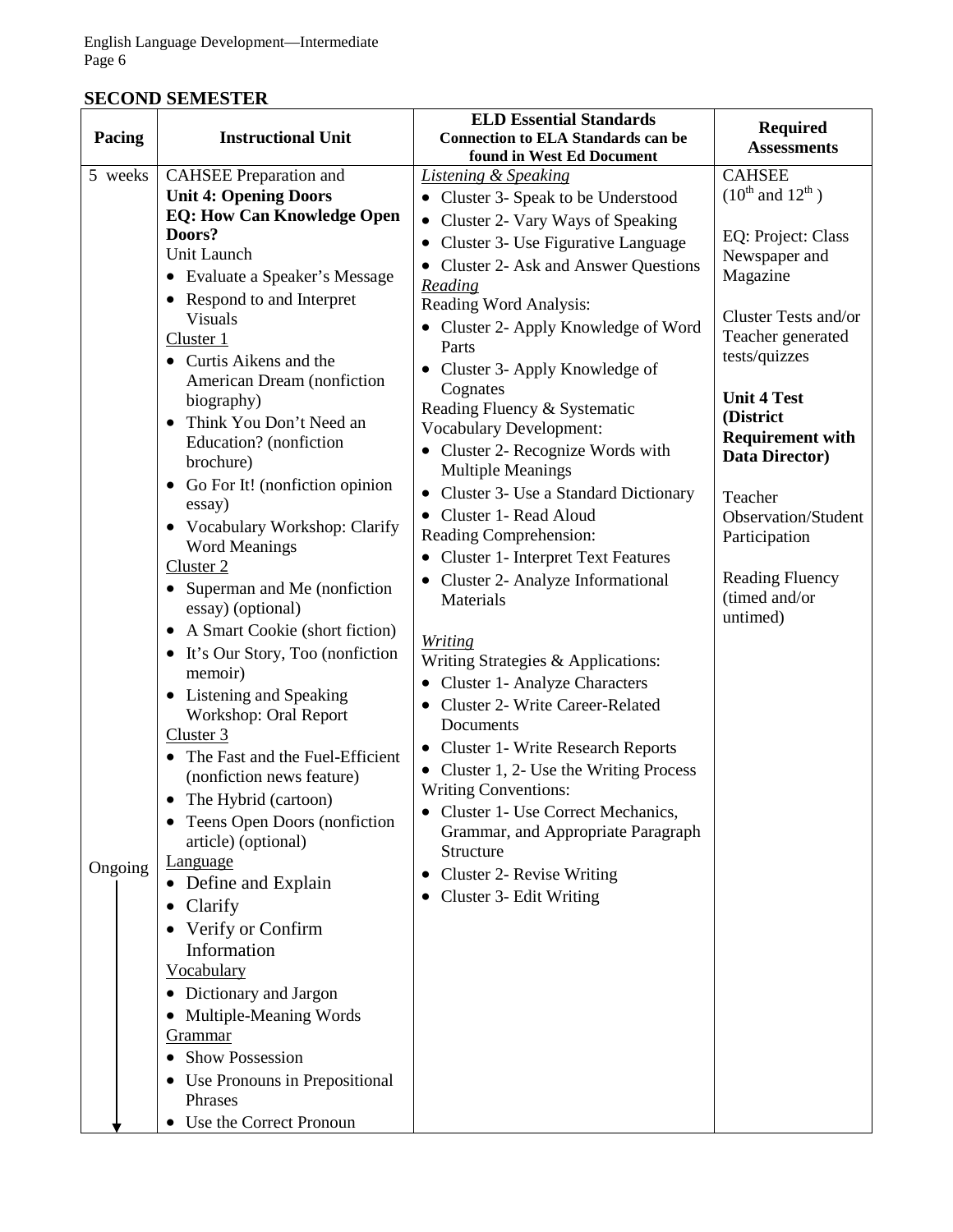| Pacing  | <b>Instructional Unit</b>                                                                  | <b>ELD Essential Standards</b><br><b>Connection to ELA Standards can be</b> | <b>Required</b><br><b>Assessments</b> |
|---------|--------------------------------------------------------------------------------------------|-----------------------------------------------------------------------------|---------------------------------------|
| Ongoing | Writing                                                                                    | found in West Ed Document                                                   |                                       |
|         |                                                                                            |                                                                             |                                       |
|         | • Response to Literature                                                                   |                                                                             |                                       |
|         | Development of Ideas<br>$\bullet$                                                          |                                                                             |                                       |
|         | • Case Study                                                                               |                                                                             |                                       |
| 1 week  | Problem-Solution Essay                                                                     |                                                                             |                                       |
|         | Writing: Expository-Research Report<br>Targeted Trait: Development of Ideas (see TE T372B) |                                                                             | <b>Writing Portfolio</b><br>Rubric    |
| 5 Weeks | CST and CMA Preparation and                                                                | <b>Listening &amp; Speaking</b>                                             | CST and CMA                           |
|         | Unit 5: Fear This! (required)                                                              | • Cluster 1- Listen Attentively                                             |                                       |
|         | <b>EQ: What makes something</b>                                                            | • Cluster 2- Vary Ways of Speaking                                          |                                       |
|         | frightening?                                                                               |                                                                             | EQ: Project: Radio                    |
|         |                                                                                            | • Cluster 3- Use Figurative Language                                        | Drama or Podcast                      |
|         | Unit Launch                                                                                | Reading<br>Reading Fluency & Systematic                                     |                                       |
|         | • Evaluate a Speaker's Message                                                             | <b>Vocabulary Development:</b>                                              | Cluster Tests and/or                  |
|         | • Respond to and Interpret                                                                 | • Cluster 1- Recognize Words with                                           | Teacher generated                     |
|         | <b>Visuals</b>                                                                             | <b>Multiple Meanings</b>                                                    | tests/quizzes                         |
|         | Cluster 1                                                                                  | Cluster 2- Use Analogies and                                                |                                       |
|         | • The Interlopers (short story)                                                            | Metaphors                                                                   | <b>Unit 5 Test</b>                    |
|         | An Interview with the King of                                                              | Reading Comprehension:                                                      | (District                             |
|         | Terror (magazine interview)                                                                | <b>Cluster 1- Interpret Text Features</b>                                   | <b>Requirement with</b>               |
|         | Vocabulary Workshop: Make<br>$\bullet$                                                     | • Cluster 2- Respond to Comprehension                                       | Data Director)                        |
|         | <b>Word Connections</b>                                                                    | Questions                                                                   | Teacher                               |
|         | Cluster 2                                                                                  | Cluster 3- Evaluate Author's<br>$\bullet$                                   | <b>Observation/Student</b>            |
|         | The Baby-Sitter (short story)<br>٠                                                         | Credibility                                                                 | Participation                         |
|         | Under the Bed (cartoon)<br>$\bullet$                                                       | • Cluster 3- Analyze Informational                                          |                                       |
|         | Beware: Do Not Read This<br>$\bullet$                                                      | Materials                                                                   | <b>Reading Fluency</b>                |
|         | Poem (poem)                                                                                | Literary Response & Analysis:                                               | (timed and/or                         |
|         | • Listening $&$ Speaking                                                                   | • Cluster 1- Describe Literary Elements                                     | untimed)                              |
|         | Workshop: Perform a Dramatic                                                               | • Cluster 2- Analyze Characters                                             |                                       |
|         | Reading                                                                                    | • Cluster 2- Analyze Literary Themes                                        |                                       |
|         | Cluster <sub>3</sub>                                                                       | • Cluster 3- Analyze Literature by                                          |                                       |
|         | The Tell-Tale Heart (short                                                                 | Periods and Themes                                                          |                                       |
|         | story)                                                                                     | <b>Writing</b>                                                              |                                       |
|         | The Raven (poem)                                                                           | Writing Strategies & Applications:                                          |                                       |
|         | The Mysterious Edgar Allen<br>٠                                                            | <b>Cluster 2- Write Narratives and</b>                                      |                                       |
|         | Poe (author study)                                                                         | <b>Biographies</b>                                                          |                                       |
| ongoing | <b>Language</b>                                                                            | Cluster 3- Write Expository                                                 |                                       |
|         | • Tell a Story                                                                             | Compositions                                                                |                                       |
|         | <b>Make Comparisons</b>                                                                    | Cluster 3- Use the Writing Process<br>$\bullet$                             |                                       |
|         | Compare and Contrast                                                                       | <b>Writing Conventions:</b>                                                 |                                       |
|         | <b>Vocabulary</b>                                                                          | Cluster 2- Revise Writing<br>$\bullet$                                      |                                       |
|         | Synonyms                                                                                   | Cluster 3- Edit Writing                                                     |                                       |
|         | Thesaurus                                                                                  |                                                                             |                                       |
|         | Analogies<br>$\bullet$                                                                     |                                                                             |                                       |
|         | <u>Grammar</u>                                                                             |                                                                             |                                       |
|         | • Use Adjectives to Elaborate                                                              |                                                                             |                                       |
|         | Use Adjectives Correctly                                                                   |                                                                             |                                       |
|         | Use Adverbs Correctly                                                                      |                                                                             |                                       |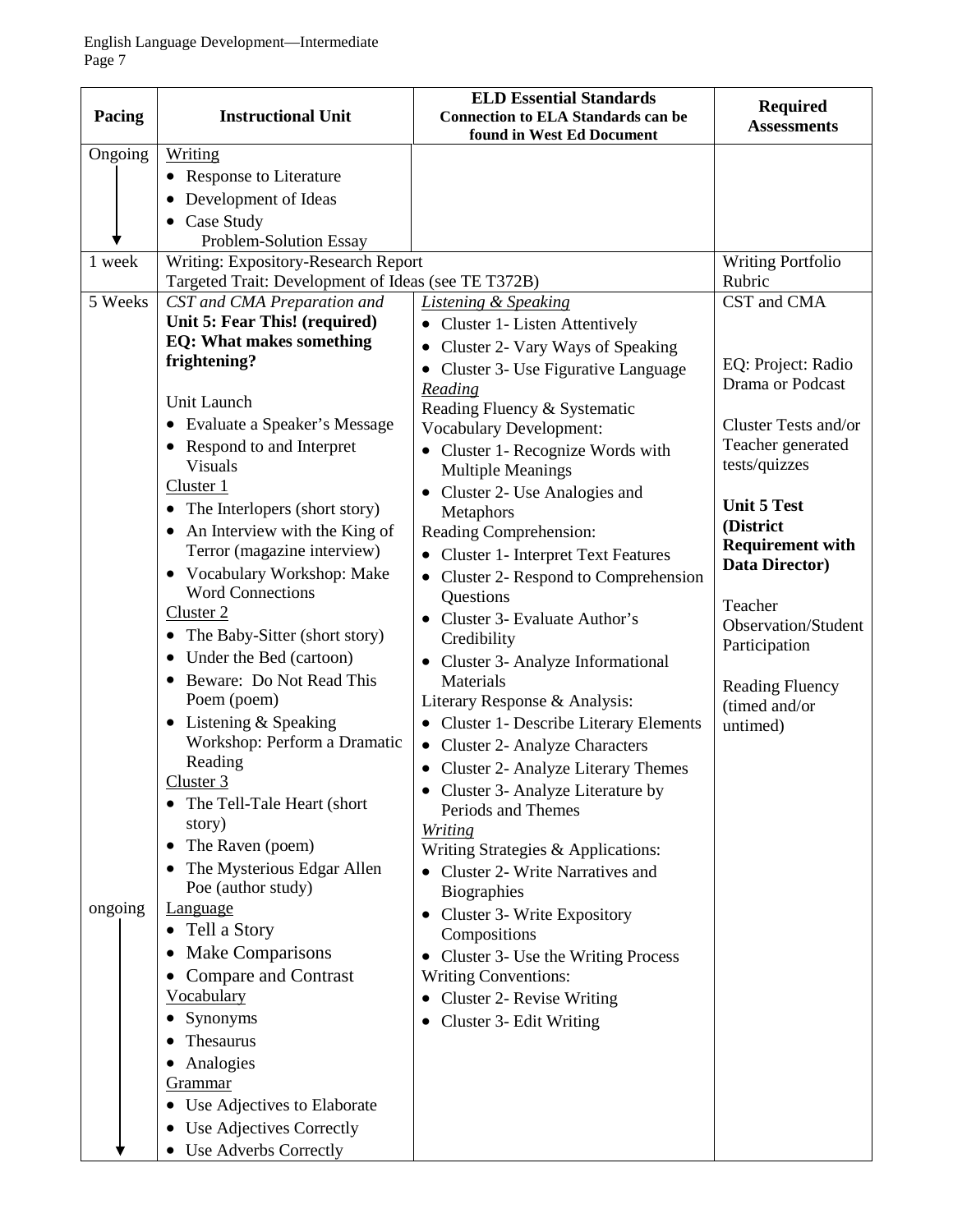| Pacing                       | <b>Instructional Unit</b>                                                                                                                                                                                                                                                                                                                                                                                                                                                                                                                                                                                                                                                                               | <b>ELD Essential Standards</b><br><b>Connection to ELA Standards can be</b><br>found in West Ed Document                                                                                                                                                                                                                                                                                                                                                                                                                                                                                                                                                                                                                                                                                                              | <b>Required</b><br><b>Assessments</b>                                                                                                                                                                                                                              |
|------------------------------|---------------------------------------------------------------------------------------------------------------------------------------------------------------------------------------------------------------------------------------------------------------------------------------------------------------------------------------------------------------------------------------------------------------------------------------------------------------------------------------------------------------------------------------------------------------------------------------------------------------------------------------------------------------------------------------------------------|-----------------------------------------------------------------------------------------------------------------------------------------------------------------------------------------------------------------------------------------------------------------------------------------------------------------------------------------------------------------------------------------------------------------------------------------------------------------------------------------------------------------------------------------------------------------------------------------------------------------------------------------------------------------------------------------------------------------------------------------------------------------------------------------------------------------------|--------------------------------------------------------------------------------------------------------------------------------------------------------------------------------------------------------------------------------------------------------------------|
| Ongoing<br>1 week<br>4 Weeks | <b>Writing</b><br><b>Response to Literature</b><br><b>Character Sketch</b><br><b>Literary Analysis</b><br>Organization<br><b>Writing: Narrative-Short Story</b><br>Targeted Trait: Organization (see TE T470B)<br>Unit 6: Are You Buying It?<br>(optional)                                                                                                                                                                                                                                                                                                                                                                                                                                              | <b>Listening &amp; Speaking</b>                                                                                                                                                                                                                                                                                                                                                                                                                                                                                                                                                                                                                                                                                                                                                                                       | <b>Writing Portfolio</b><br>Rubric<br>EQ: Project: Ad<br>Campaign                                                                                                                                                                                                  |
|                              | <b>EQ: How Do the Media Shape</b><br>the Way People Think?<br>Unit Launch<br>Evaluate a Speaker's Message<br>$\bullet$<br>Respond to and Interpret<br><b>Visuals</b><br>Cluster 1<br>Ad Power (nonfiction<br>persuasive text)<br>• Without Commercials (poem)<br>What's wrong with Advertising<br>$\bullet$<br>(nonfiction essay)<br>• Vocabulary Workshop: Word<br>Origins<br>Cluster 2<br>A Long Way to Go: Minorities<br>and the Media (nonfiction<br>essay)<br>The Color Green (nonfiction<br>editorial)<br>Listening & Speaking<br>$\bullet$<br>Workshop: Debate<br>Cluster 3<br>What is News? (nonfiction<br>persuasive text)<br>How to Detect Bias in the<br>News (nonfiction how-to<br>article) | • Cluster 1- Participate in Social<br>Conversations<br><b>Cluster 2- Identify Media Messages</b><br>Cluster 3- Ask and Answer Questions<br>$\bullet$<br>Reading<br>Reading Word Analysis:<br>• Cluster 2- Apply Knowledge of Word<br>Parts<br>Reading Fluency & Systematic<br><b>Vocabulary Development:</b><br>Cluster 2- Recognize Words with<br><b>Multiple Meanings</b><br>• Cluster 3- Use Word Parts to Read<br>Reading Comprehension:<br><b>Cluster 1- Interpret Text Features</b><br>Cluster 2- Respond to Comprehension<br>٠<br>Questions<br>• Cluster 3- Analyze Informational<br>Materials<br><b>Writing</b><br>Writing Strategies & Applications:<br>• Cluster 1- Write Narratives and<br>Biographies<br><b>Cluster 2- Write Career-Related</b><br>٠<br>Documents<br>• Cluster 3- Use the Writing Process | Cluster Tests and/or<br>Teacher generated<br>tests/quizzes<br><b>Unit 6 Test</b><br>(District<br><b>Requirement with</b><br><b>Data Director)</b><br>Teacher<br><b>Observation/Student</b><br>Participation<br><b>Reading Fluency</b><br>(timed and/or<br>untimed) |
| Ongoing                      | Language<br>• Persuade<br>Evaluate<br><b>Justify</b><br>Vocabulary<br><b>Latin/Greek Roots</b><br>Denotation and Connotation<br><u>Grammar</u><br>Vary Your Sentences<br>$\bullet$<br><b>Use Compound Sentences</b><br><b>Use Complex Sentences</b>                                                                                                                                                                                                                                                                                                                                                                                                                                                     |                                                                                                                                                                                                                                                                                                                                                                                                                                                                                                                                                                                                                                                                                                                                                                                                                       |                                                                                                                                                                                                                                                                    |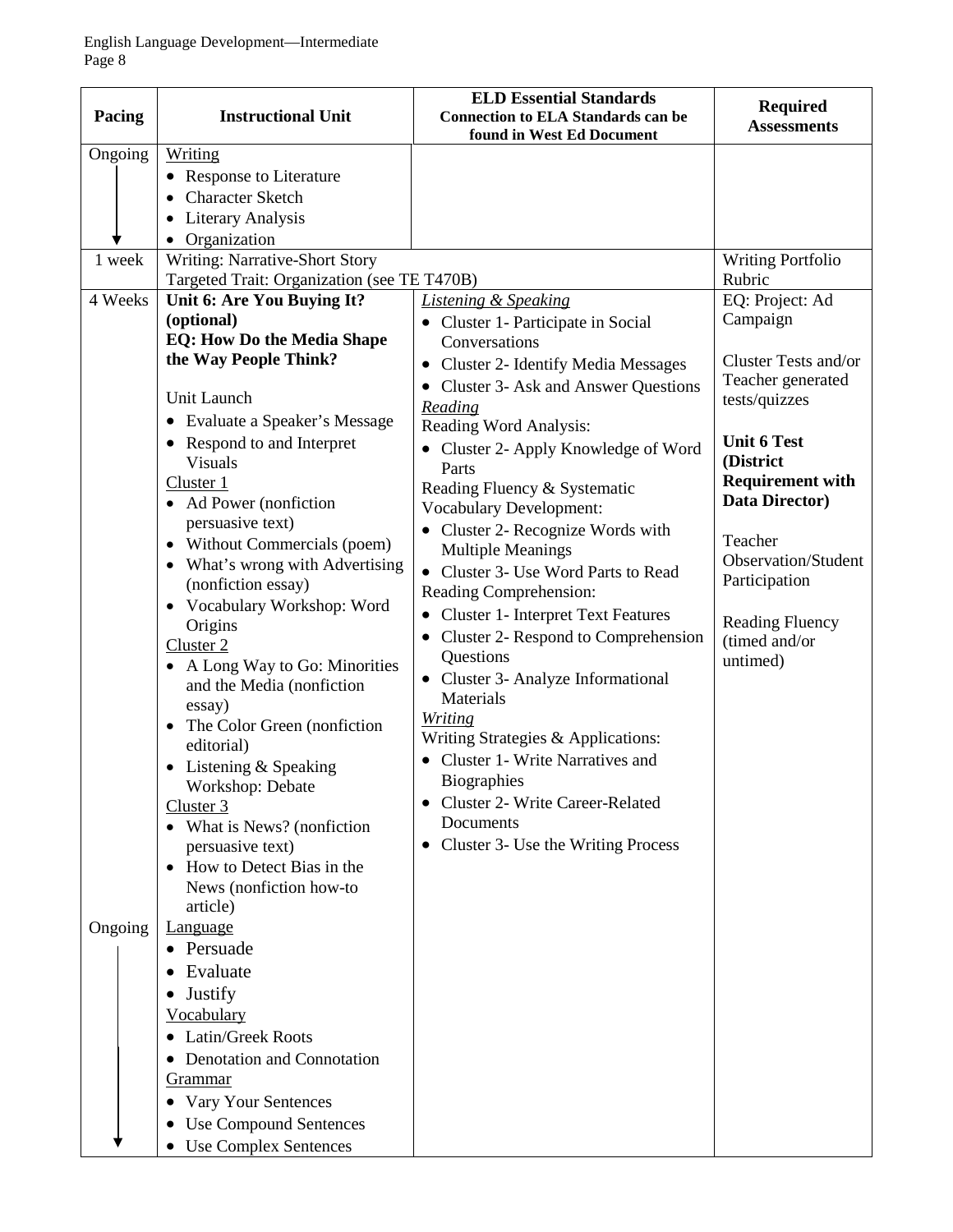| Pacing  | <b>Instructional Unit</b>                                                                                                                                                                                                                                                                                                                                                                                                                                                                                                                                                                                                                                                                                                                                                                                                                                                                  | <b>ELD Essential Standards</b><br><b>Connection to ELA Standards can be</b>                                                                                                                                                                                                                                                                                                                                                                                                                                                                                                                                                                                                                                                                                                                                                                                                         | <b>Required</b>                                                                                                                                                                                                                                                                  |
|---------|--------------------------------------------------------------------------------------------------------------------------------------------------------------------------------------------------------------------------------------------------------------------------------------------------------------------------------------------------------------------------------------------------------------------------------------------------------------------------------------------------------------------------------------------------------------------------------------------------------------------------------------------------------------------------------------------------------------------------------------------------------------------------------------------------------------------------------------------------------------------------------------------|-------------------------------------------------------------------------------------------------------------------------------------------------------------------------------------------------------------------------------------------------------------------------------------------------------------------------------------------------------------------------------------------------------------------------------------------------------------------------------------------------------------------------------------------------------------------------------------------------------------------------------------------------------------------------------------------------------------------------------------------------------------------------------------------------------------------------------------------------------------------------------------|----------------------------------------------------------------------------------------------------------------------------------------------------------------------------------------------------------------------------------------------------------------------------------|
|         |                                                                                                                                                                                                                                                                                                                                                                                                                                                                                                                                                                                                                                                                                                                                                                                                                                                                                            | found in West Ed Document                                                                                                                                                                                                                                                                                                                                                                                                                                                                                                                                                                                                                                                                                                                                                                                                                                                           | <b>Assessments</b>                                                                                                                                                                                                                                                               |
| Ongoing | Writing<br><b>Response to Literature</b><br>$\bullet$<br>Letter to the Editor<br>Organization<br>Write a Test Response                                                                                                                                                                                                                                                                                                                                                                                                                                                                                                                                                                                                                                                                                                                                                                     |                                                                                                                                                                                                                                                                                                                                                                                                                                                                                                                                                                                                                                                                                                                                                                                                                                                                                     |                                                                                                                                                                                                                                                                                  |
| 1 week  | Writing: Persuasive Essay                                                                                                                                                                                                                                                                                                                                                                                                                                                                                                                                                                                                                                                                                                                                                                                                                                                                  |                                                                                                                                                                                                                                                                                                                                                                                                                                                                                                                                                                                                                                                                                                                                                                                                                                                                                     | <b>Writing Portfolio</b>                                                                                                                                                                                                                                                         |
|         | Targeted Trait: Voice and Style (see TE T562B)                                                                                                                                                                                                                                                                                                                                                                                                                                                                                                                                                                                                                                                                                                                                                                                                                                             |                                                                                                                                                                                                                                                                                                                                                                                                                                                                                                                                                                                                                                                                                                                                                                                                                                                                                     | Rubric                                                                                                                                                                                                                                                                           |
| 4 Weeks | <b>Unit 7: Where We Belong</b>                                                                                                                                                                                                                                                                                                                                                                                                                                                                                                                                                                                                                                                                                                                                                                                                                                                             | <b>Listening &amp; Speaking</b>                                                                                                                                                                                                                                                                                                                                                                                                                                                                                                                                                                                                                                                                                                                                                                                                                                                     | EQ: Project: Poetry                                                                                                                                                                                                                                                              |
|         | <b>EQ: What Holds Us Together?</b><br><b>What Keeps Us Apart?</b>                                                                                                                                                                                                                                                                                                                                                                                                                                                                                                                                                                                                                                                                                                                                                                                                                          | • Cluster 1- Use Figurative Language                                                                                                                                                                                                                                                                                                                                                                                                                                                                                                                                                                                                                                                                                                                                                                                                                                                | Anthology                                                                                                                                                                                                                                                                        |
|         | Unit Launch<br>• Evaluate a Speaker's Message<br>Respond to and Interpret<br>$\bullet$                                                                                                                                                                                                                                                                                                                                                                                                                                                                                                                                                                                                                                                                                                                                                                                                     | <b>Cluster 2- Identify Media Messages</b><br><b>Cluster 3- Deliver Oral Presentations</b><br>Reading<br>Reading Word Analysis:<br>• Cluster 3- Apply Knowledge of                                                                                                                                                                                                                                                                                                                                                                                                                                                                                                                                                                                                                                                                                                                   | Writing: Research<br>Skills (Teacher<br>generated materials)                                                                                                                                                                                                                     |
| Ongoing | <b>Visuals</b><br>Cluster 1<br>A Raisin in the Sun (play)<br>My Father is a Simple man<br>$\bullet$<br>(poem)<br>My Mother Pieced Quilts<br>$\bullet$<br>(poem)<br>• Vocabulary Workshop:<br><b>Interpret Figurative Language</b><br>Cluster 2<br>• Pass It On (play)<br>If There Be Pain (song lyric)<br>$\bullet$<br>Sonnet 30 (sonnet)<br>$\bullet$<br>Listening & Speaking<br>$\bullet$<br>Workshop: Narrative<br>Presentation<br>Cluster 3<br>I Hear America Singing (poem)<br>I, Too (poem)<br>Where Is My Country? (poem)<br>Legal Alien (poem)<br>Human Family (poem)<br><b>Language</b><br>Negotiate<br>$\bullet$<br>Use Appropriate Language<br>Vocabulary<br><b>Figurative Language</b><br>Denotation and Connotation<br>$\bullet$<br><u>Grammar</u><br>Write in the Present Perfect<br>Tense<br>Write with the Perfect Tenses<br>$\bullet$<br><b>Enrich Your Sentence</b><br>٠ | Cognates<br>Reading Fluency & Systematic<br><b>Vocabulary Development:</b><br>• Cluster 1- Use Social and Academic<br>Vocabulary<br><b>Cluster 2- Decode New Words</b><br>Cluster 3- Recognize Words with<br><b>Multiple Meanings</b><br>Cluster 3- Use Analogies and<br>Metaphors<br>Reading Comprehension:<br>• Cluster 1- Respond to Comprehension<br>Questions<br>• Cluster 2- Analyze Key Ideas<br>Literary Response & Analysis:<br>• Cluster 1- Describe Characteristics of<br><b>Literary Texts</b><br>• Cluster 2- Describe Literary Elements<br>• Cluster 3- Analyze Literary Texts<br>Writing<br>Writing Strategies & Applications:<br>• Cluster 3- Use the Writing Process<br><b>Writing Conventions:</b><br>• Cluster 1- Use Correct Mechanics,<br>Grammar, and Appropriate Paragraph<br>Structure<br>Cluster 2- Revise Writing<br>$\bullet$<br>Cluster 3- Edit Writing | <b>Oral Presentation</b><br>Cluster Tests and/or<br>Teacher generated<br>tests/quizzes<br><b>Unit 7 Test</b><br>(District<br><b>Requirement with</b><br>Data Director)<br>Teacher<br>Observation/Student<br>Participation<br><b>Reading Fluency</b><br>(timed and/or<br>untimed) |